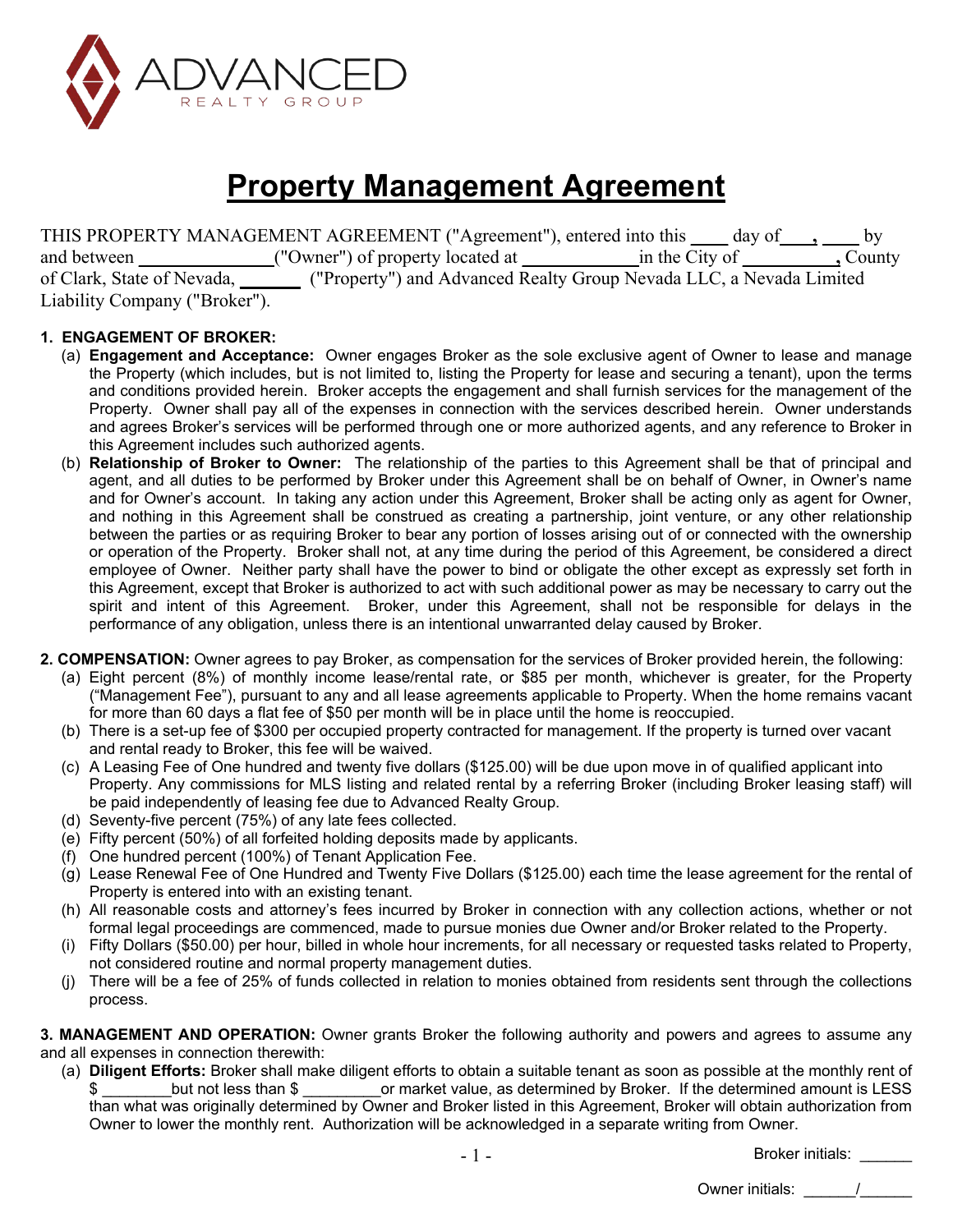- (b) **Keys:** Owner acknowledges no marketing will be put into effect without Broker's receipt of three (3) house keys, two (2) mailbox keys, one (2) garage remote (if applicable), and one (1) gate remote (if applicable) for Property. In the event Owner is not capable of providing the aforementioned keys and remotes, Owner agrees to allow Broker to perform the tasks necessary to obtain these items at Owner's expense.
- (c) **Multiple Listing Service**: Broker is a participant of THE GREATER LAS VEGAS ASSOCIATION OF REALTORS® ("GLVAR") Multiple Listing Service ("MLS"), and the listing information will be provided to the MLS to be published and disseminated to its Participants and Subscribers in accordance with its Rules and Regulations and the following section herein, unless Owner signs Instructions to Exclude or otherwise unambiguously opts out in writing. Broker is authorized to cooperate with other real estate brokers and to report the lease, its price and terms for the publication, dissemination, information and use by authorized Association members, MLS Participants and Subscribers. No MLS or GLVAR is a party to this Agreement and no MLS or GLVAR sets, controls, recommends or suggests the amount of compensation for any service rendered pursuant to this Agreement. Owner understands a Referral Fee will be paid to any licensed real estate broker (including Broker) who brings in a qualified tenant resulting in a signed lease for Property.
- (d) **Owner Opt Outs**: Owner further understands and acknowledges that MLS will disseminate the Property's listing information to those MLS brokers and agents (and/or their web vendors) who operate Internet sites, as well as online providers, such as relator.com and lasvegasrealtor.com, and that such sites are generally available to the public. Some, but not all, of these websites may include a commentary section where consumers may include reviews and comments about Property in immediate conjunction with the listing (blogging), or provide a link to the comments. In addition, some, but not all, of these websites may display an automated estimate of the market value of Property in immediate conjunction with the listing, or provide a link to the estimate. Owner may opt-out of any of the following by initialing the appropriate space(s) below:
	- **a. 2.** Owner **DOES NOT** want Property displayed on the Internet in any way in connection with the MLS listing. In selecting this option, Owner understands consumers who conduct searches for listings on the Internet in any way generated from MLS listings will not see information about Property in response to such searches. Broker will fax a copy of this Agreement to the MLS at 702-732-3154 to request compliance with this particular opt-out.
	- **b. b.** Owner **DOES NOT** want the physical street address of Property displayed on the Internet in connection with the MLS listing, which will contain all other details of the listing on Internet sites generated from the MLS listing. Broker will fax a copy of this Agreement to the MLS at 702-732-3154 to request compliance with this particular opt-out.
	- **c. COMEX OWNER DOES NOT** want a commentary section displayed or linked to Property listing displayed on the Internet from the MLS listing. Broker will fax a copy of this Agreement to the MLS at 702-732-3154 to request compliance with this particular opt-out.
	- d. \_\_\_\_\_ \_\_\_\_\_ Owner **DOES NOT** want an automated estimate of value displayed with or linked to Property listing displayed on the Internet from the MLS listing. Broker will fax a copy of this Agreement to the MLS at 702-732-3154 to request compliance with this particular opt-out.
	- **OR**

- (e) **Key box:** Owner authorizes Broker to install a key box in connection with the showing of Property when necessary or appropriate. Owner acknowledges they have been advised that:
	- 1) The purpose and function of the key box is to permit convenient access to the interior of the Property by all members of MLS of the GLVAR, including certified appraisers**,** and any licensed professionals to facilitate the sale of the property.
	- 2) Owner should safeguard personal property and any valuables located within Property;
	- 3) It is not a requirement of the GLVAR's MLS for an owner to allow the use of a key box;
	- 4) Where a tenant/lessee occupies Property, the tenant/lessee's consent is also required, which shall be obtained by Broker; and
	- 5) Neither Broker, a prospective tenant's broker, nor the GLVAR is an insurer against the loss of personal property and Owner hereby releases Broker and the GLVAR from any responsibility relating to the key box.
	- 6) Broker prefers the use of electronic (instead of mechanical) key boxes on Property and Owner understands an Addendum to this Agreement from the GLVAR may be required to implement use of such key boxes.

- 2 -

Broker initials: \_\_\_\_\_\_ Owner initials:  $\qquad \qquad /$ 

**\_\_\_\_\_ \_\_\_\_\_** Owner **DOES NOT** opt out of any of the above.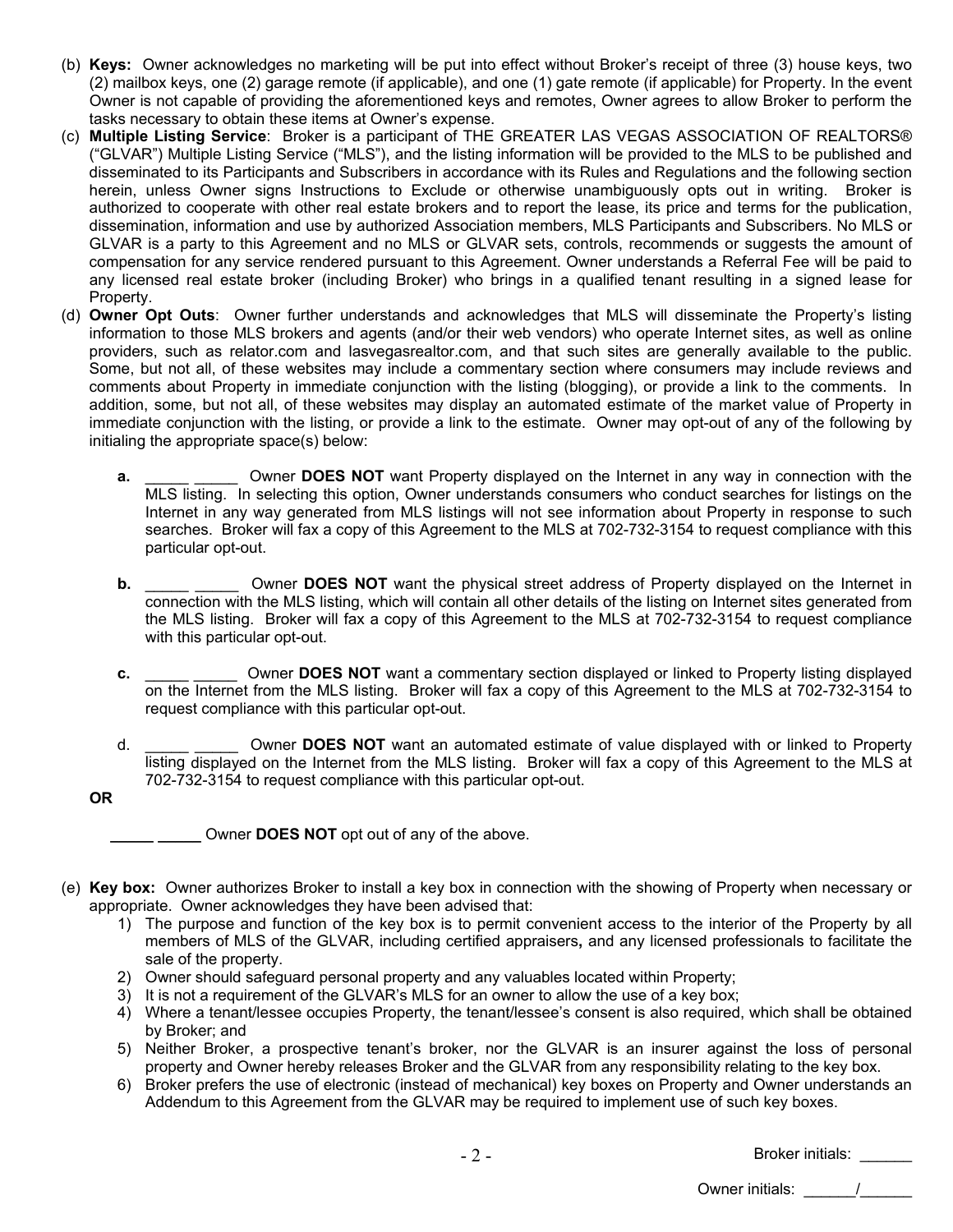- 7) Owner authorizes Broker to issue "One Day Codes" to access the electronic key box on property to licensed professionals.
- (f) **Lease Negotiations:** Broker shall handle all negotiations with tenants and prospective tenants. Upon execution of a lease, Broker shall collect from the tenant all prorated rents plus a refundable Security Deposit. Depending on market conditions or special circumstances, Broker may collect additional rents and/or deposits in advance. The tenant's Security Deposit shall be maintained in Broker's trust account and shall not be used to pay Owner's obligations. Owner waives any right to interest which may accrue on tenant's Security Deposit.
- (g) **Prospective Tenants:** Broker may require a prospective tenant to pay a deposit for the purposes of taking the Property off the rental market until an agreed upon occupancy date. If the prospective tenant does not take occupancy by the agreed upon date, tenant shall forfeit said deposit. Upon forfeitures of said deposit, deposit shall be split equally between Owner and Broker.
- (h) **Collection of Rents:** Broker shall collect the rents for Property promptly when such amounts come due, taking all necessary steps to collect same and performing all reasonable acts on behalf of Owner for the protection of Owner in the collection of such amounts. Owner waives the right to receive any fee collected by Broker for returned checks. Owner will receive twenty-five (25%) of all late charges collected.
- (i) **Collection Accounts:** Should a tenant break a lease or move owing the Owner any funds, Broker shall turn the account over for collection. Broker may charge a percentage of any sums recovered, on top of what the collection agency charges.
- (j) **Smoke Detectors:** At Owner's expense, smoke detectors will be installed on the Property in working condition and in accordance with the law prior to any tenant's occupancy. During the occupancy, it shall be the tenant's responsibility to maintain all smoke detectors in good working order.
- (k) **Appliances:** Broker highly recommends Property contain all appliances including a clothes washer, dryer, refrigerator, microwave, dishwasher, and stove/oven in order to compete with other rental properties in the area.
- (I) **Pets:** Owner agrees to allow tenants to have pets on the premises.  $\overline{a}$   $\overline{y}$  YES  $\overline{y}$  NO. If "YES", any restrictions on weight, number, and/or type must be contained in a separate writing signed by Owner and attached to Agreement.
- (m) **Bank Accounts:**
	- 1) **Trust Account**: Broker shall establish a separate bank account, apart from any company or corporate account, for the deposit of collected receipts, in an institution whose deposits are insured by the federal government ("Trust Account"). Such depository shall be selected by Broker. Designated funds related to Property in the Trust Account remain the property of Owner, subject to disbursement of expenses by Broker as described in this Agreement. Any interest accrued on the Trust Account will be retained by Broker. Broker shall notify Owner if a new Reserve Amount (as defined below) is required.
	- 2) **Initial Deposit and Reserve**: Immediately upon commencement of this Agreement, Owner shall remit to Broker the sum of Two Hundred Fifty Dollars (\$250.00) per unit, as a reserve to hold in the Trust Account for contingencies and routine cash flow fluctuations for the payment of monthly expenses associated with the Property prior to the collection of sufficient monthly rents ("Reserve Amount"). Owner shall maintain the Reserve Amount stated above at all times in the Trust Account to enable Broker to pay the obligations of Owner under this Agreement as they become due. Broker shall promptly notify Owner if additional funds are required, which shall then be remitted by Owner within five (5) business days.
	- 3) **No Advancement of Funds**: In no event shall Broker be required to use its own funds to pay any expenses associated with Property, nor shall Broker be required to advance any monies to Owner or to the Trust Account. If Broker advances any monies in connection with the Property to pay any Owner expense, Owner shall reimburse Broker, including interest at the highest rate allowed by law or twenty percent (20%) per annum, whichever is lower, and Broker may deduct such amounts from any monies due Owner.
	- 4) **Security Deposit Trust Account**: Broker shall maintain a separate Security Deposit Trust Account for security deposits, cleaning, pet, key, and other such deposits related to the Property.
- (n) **Disbursements:** Broker may withdraw from Trust Account all disbursements which Broker may make pursuant to the Agreement and which are to be made at the expense of Owner, including any compensation which becomes due and owing to Broker as set forth in this Agreement. Broker shall make disbursements from Trust Account in the following order of priority: (1) management fees; (2) (7) any and all bills authorized and agreed upon in writing by Owner and Agent and  $(8)$  proceeds to Owner;  $(9)$  Other
- (o) **Accounting Statements:** Broker shall provide Owner with a monthly statement of receipts and disbursements incurred in the management of Property. **The accounting period will be from the 11<sup>th</sup> to the 10<sup>th</sup>. Broker shall also provide** Owner with an annual statement of receipts and disbursements and shall prepare a 1099 Form as required by law. Owner shall be provided access to Broker's Online Owner Portal to review statements and activity. Paper statements will be provided Owner upon written request at a cost of Seven Dollars and Ninety-Five Cents (\$7.95) per month**.**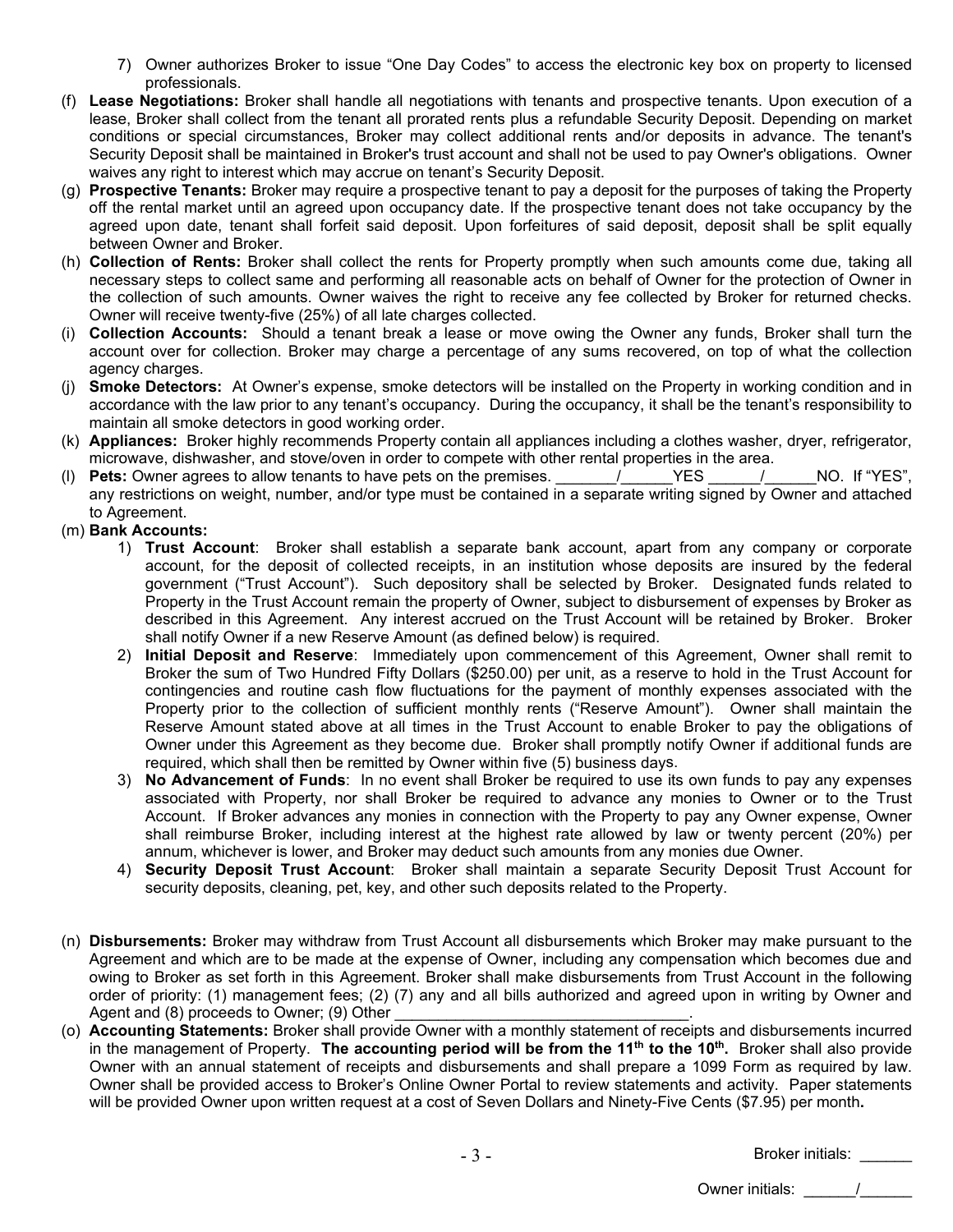- (p) **Fair Housing:** Broker abides by all Fair Housing Laws and Practices and, by this Agreement, Owner hereby agrees to comply with all Fair Housing Laws and Practices.
- (q) **Repair and Maintenance:** Broker may make or cause to be made, any emergency and/or normal expenditures reasonably necessary for the upkeep, protection, and management of Property to be paid out of Trust Account. Owner shall not hold Broker responsible for the maintenance or upkeep of the yard or lawn. No improvements, alterations, or repair work costing more than shall be made by Broker without the prior authorization of Owner, except in the event of emergency situations requiring immediate repairs or alterations or when maintenance or repairs are necessary to preclude the delay of occupancy by a new tenant (i.e., interior painting). In the event of a vacancy, Broker shall take reasonable precautions to safeguard Property and its contents; however, it is agreed Broker shall not be held liable for the cost of replacement of Owner's personal property in case of theft or vandalism or for any damage to Property. In addition, in the event of a vacancy, Broker shall not make or cause to be made any emergency or normal expenditures for the repair, maintenance, or upkeep of the Property which will be in excess of the Security Deposit on hand plus the balance in Trust Account unless and until the additional funds needed to complete the work are received by Broker from Owner. No improvements, alterations or repair work costing more than \$250.00 shall be made without prior authorization. All non-home warranty related maintenance and repairs will be subject to an 8% sur-charge due upon payment of vendor invoices.
- (r) **Property Evaluation:** Broker shall make routine interior and/or exterior evaluations of Property upon renewal of Property lease agreements, vacation of premises, or substitution of roommates, up to four inspections included per calendar year. Owner agrees to pay Broker Forty-five Dollars (\$45.00) for any additional evaluation performed at the request of or as authorized by Owner. First evaluation will be completed at no cost.An evaluation shall not be interpreted as an "Inspection" as outlined in NRS 645D. An evaluation is designed to make Owner aware of obvious physical defects of Property, which are generally referred to as "cosmetic" in nature. Broker will not observe inaccessible areas of Property or seek-out hidden defects. Should Broker become aware of what could be a structural or systems problem, Owner will be notified in writing, and a licensed repair professional will be contacted at Owner's request.
- (s) **Make Ready:** Owner will be provided with a Make Ready Checklist. If Property fails to meet the Make Ready criteria, Property may be temporarily removed from the market (until the necessary work and/or cleaning is performed) or a thirty (30) day notice to terminate Agreement may be given by Broker. If Owner wants Broker to perform the work, the funds must be paid in advance and Owner will be charged exact costs for all contracted work, in addition to the fees outlined in Section 2(j) above and/or elsewhere in this Agreement Broker may be entitled to for such work.
- (t) **Special Project Repairs:** Owner agrees to pay the cost for any modernization, redecoration, improvement, major repair, or alteration contracted by Broker at Owner's request, including, but not limited to, carpet replacement, landscaping or sprinkler installation, block wall construction or other fencing, remodeling of kitchen or bath, exterior painting, re-roofing and/or any other work performed. Under other provisions of this Agreement, additional compensation will be due Broker for coordinating such work.
- (u) **Legal Actions:** Broker shall have the authority to terminate tenancies and to sign and serve notices as are deemed necessary by Broker, to institute and prosecute actions to oust tenants and to recover possession of Property, to sue for and recover rent, and when expedient, to settle, compromise, and release such actions or suits, or reinstate such tenancies. Owner agrees to reimburse Broker for all expenses of litigation including attorney's fees, filing fees, and court costs which Broker does not recover from tenants. Owner agrees such legal actions may be filed in Owner's name. In the event a summary eviction proceeding is appealed to district court, Owner shall be solely responsible for obtaining outside legal counsel or assistance to handle the appeal and must pay for all costs and fees incurred in connection with the appeal.
- (v) **Additional Services:** If Owner requests Broker perform services in addition to the standard services set forth herein, Owner agrees to pay Broker an hourly fee, billed in whole hour increments, of Fifty Dollars (\$50.00).

# **4. INSURANCE/LIABILITY:**

- (a) **Owner's Insurance:** Owner shall obtain and keep in force adequate insurance against damage and against liability for loss, damage, or injury to property or persons that might arise out of the occupancy, management, operation, or maintenance of Property. The deductible required under such insurance policies shall be Owner's expense. **Condominium Blanket Policy:** If Property is covered by a blanket policy with a condominium homeowners association, Owner shall provide Broker with information regarding this policy, including, but not limited to, all information necessary to file a claim.
- (b) **Tenant's Insurance:** Tenants \_\_\_\_\_ (shall) OR \_\_\_\_\_ (shall not) be required to obtain renter's insurance.

| Broker initials: |  |
|------------------|--|
| Owner initials:  |  |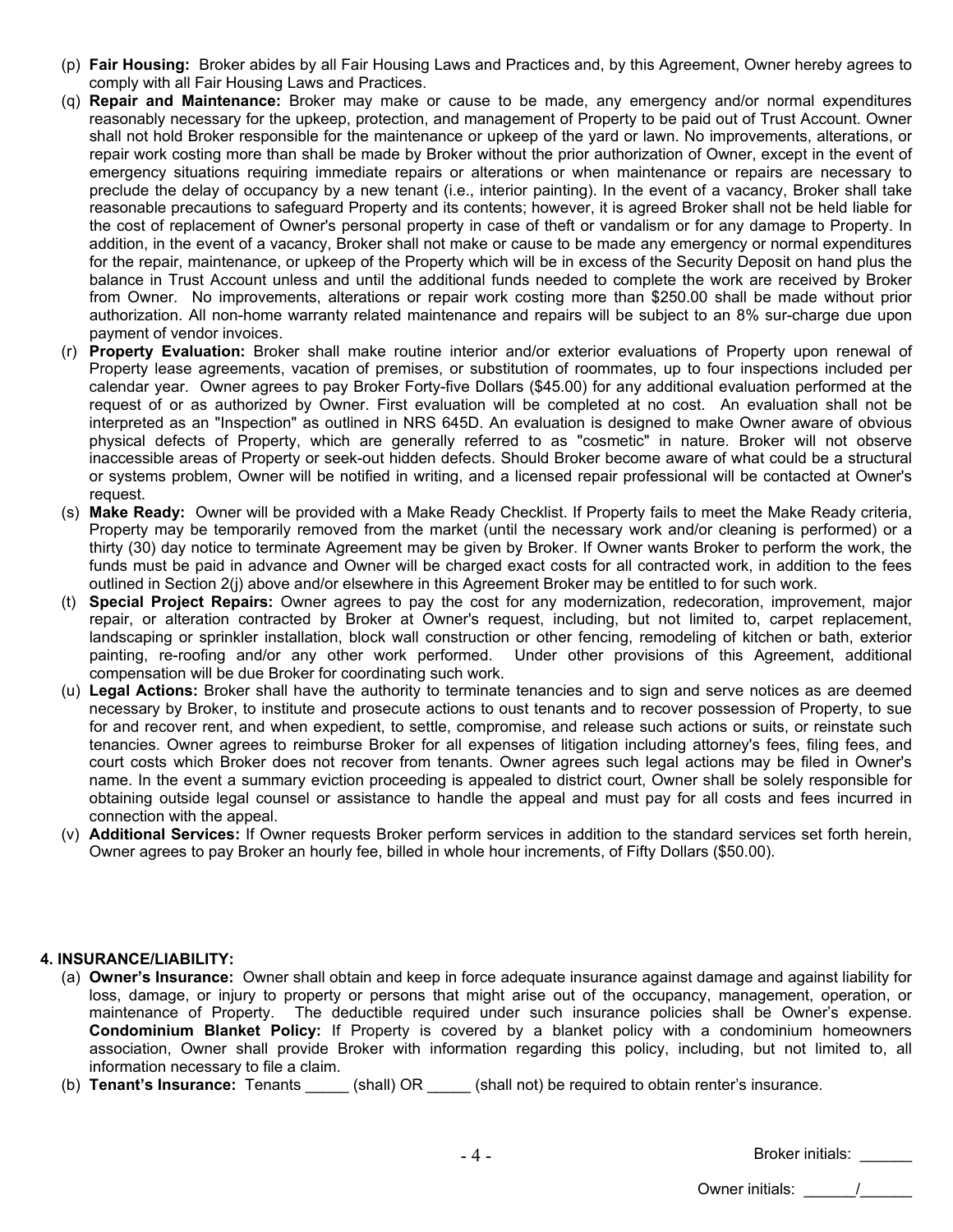- (c) **Save Harmless:** Owner shall indemnify, defend and save Broker harmless from all loss, investigation, suits, damage, cost, expense (including attorney's fees) liability or claims for personal injury or property damage incurred or occurring in, or about Property.
- (d) **Broker Assumes No Liability:** Broker assumes no liability for any damages, losses, or acts of omission by any tenant. Broker assumes no liability for any acts or omissions of Owner or previous Owners or previous brokers. Broker assumes no liability for default by any tenant. Broker assumes no liability for violations of environmental or other regulations which may become known during the term of this Agreement. Any such regulatory violations or hazards discovered by the Broker shall be brought to the attention of Owner, and Owner shall promptly cure them. Broker shall not be liable in the event of bankruptcy or failure of the depository bank where Owner's funds are deposited in the Trust Account.
- (e) **Indemnification:** Owner shall indemnify and hold Broker and its employees, agents, officers and directors harmless from liability for any and all claims, costs, suits and damages, including attorney's fees, arising directly or indirectly out of or in connection with the management and operation of Property and from liability for injuries suffered by any person relating to Property; provided, however, Owner's duty to indemnify shall not extend to the acts of Broker constituting gross negligence of willful misconduct. The duty to indemnify Broker extends to any acts or omissions, statements, or representations made by Broker in the performance or nonperformance of Broker's duties and relating to all contractual liabilities that may be alleged or imposed against Broker. Owner's duty to indemnify shall survive termination of this Agreement.
- (f) **Owner Representations:** Owner represents and warrants Owner has full power and authority to enter into this Agreement; there are no written or oral agreements affecting Property other than disclosed tenant leases, copies of which have been furnished to Broker; there are no recorded easements, restrictions, reservations of rights of way that adversely affect the use of Property for the purposes intended under this Agreement; Property is zoned for the intended use; all permits for the operation of Property have been secured and are current; the building and its construction and operation do not violate any applicable statutes, laws, ordinances, rules, regulations, orders or the like; and the information supplied by Owner is dependable and accurate. Owner represents any loans, notes, mortgages, taxes, dues or trust deeds are paid and are current without defaults; and any future defaults on any loans, mortgages, dues or trust deeds will be reported to Broker within ten (10) business days of Owner's receipt of notice of default (which commences foreclosure proceedings). Owner understands that offering a property for lease while property is in foreclosure proceedings, without written disclosure, is a deceptive trade practice punishable by both a civil fine and criminal proceedings.
- (g) **Owner Default:** In the event the tenant occupying Property notifies and provides Broker documentation of default, Owner acknowledges and agrees Broker will have the authority, without notice of demand, to declare the entire balance due of this Agreement immediately and in its entirety. In the event Owner notifies Broker of default, prior to tenant's notification, Owner acknowledges and agrees Broker will have the authority, without notice of demand, to declare the balance equal to one-half (1/2) the balance due of this Agreement immediately.
- (h) **Independent Contractors/Vendors:** Broker shall hire, supervise, discharge, and pay all independent contractors/vendors required for the operation and management of Property on behalf of Owner. All such persons shall be deemed independent contractors of Owner and not Broker. Broker shall not be held liable for any acts or omissions of any employees, independent contractor, vendors, or personnel hired to do repair or other work on Property. If Owner chooses to hire an independent contractor/vendor who is neither recommended nor approved by Broker, Owner shall be required to directly contact, hire, supervise and pay said independent contractor/vendor. Broker shall not be held liable for any act or omission of Owner or said non-recommended or non-approved independent contractor/vendor.
- (i) **Warranties on Equipment:** Owner shall provide Broker with a copy of all current warranties on installed equipment and the names of those authorized to perform warranty repairs. If Owner fails to provide Broker with a copy of such warranty and the identity of those authorized to make warranty repairs, Owner agrees to pay for work performed by an independent contractor/vendor hired to make such repairs.
- (j) **Warranties on Newly Constructed Property:** Owner shall be solely responsible for conducting the initial inspection and walk-thru of newly constructed properties and providing the builder with a list of needed repairs. Owner shall also be responsible for ensuring that the builder makes all repairs listed on the initial walkthrough list.
- (k) **Common Interest Communities:** If Property is located within a Common Interest Community ("CIC"), Owner understands and agrees Broker is not involved in and has no control over the CIC. Owner understands the CIC's Declarations of Covenants, Conditions a Restrictions ("CC&Rs") may restrict the leasing of the Property, and it is Owner's sole responsibility to determine whether the property is so affected. Broker assumes no liability for any costs associated with a tenant's move-out. Broker assumes no liability of understanding or complying with the CC&Rs, and has no responsibility for any future amendments or additions to the CC&Rs. Owner remains solely responsible for assessments, violations and fines/fees payable to the CIC, and agrees to reimburse Broker for any such assessments, ines or fee which Broker may pay on Owner's behalf. Any subsequent and separate notice which identifies Broker as Owner's property manager will not affect the terms of this section. Owner must promptly notify CIC of Broker's role as

- 5 -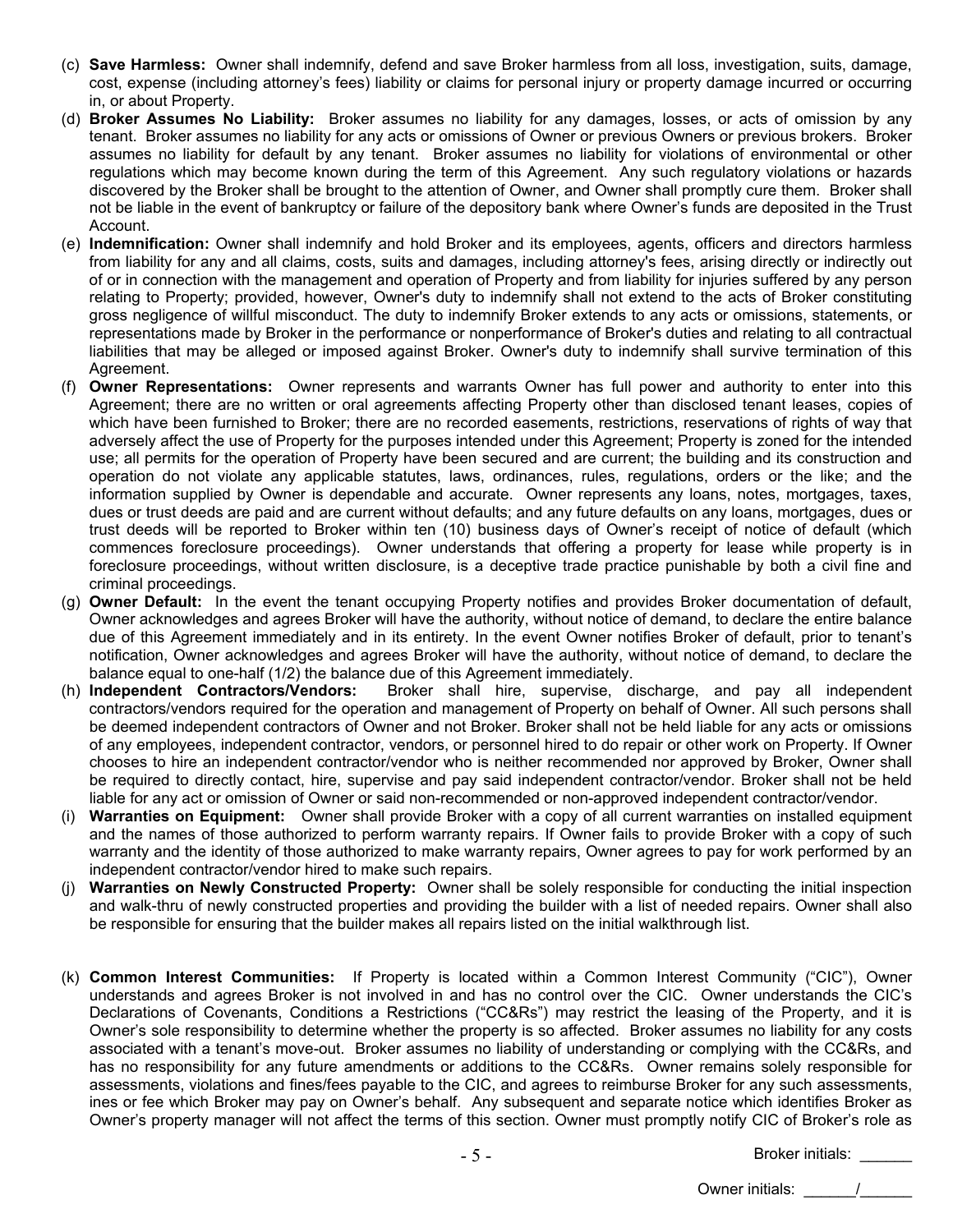property manager for Owner with respect to Property and request copies of all future correspondence from CIC concerning property be sent to Broker.

- (l) **Agency Disclosures:** Owner authorizes and instructs Broker to provide Agency Disclosure forms to any and all tenants and to maintain copies of said Agency Disclosure in the file for future use.
- (m) **Utilities and Association Fees:** Owner shall, in Owner's name and at Owner's expense, make contracts for electricity, gas, water, sewer, trash, pool/spa, landscaper, alarm monitoring, homeowner's association, and/or such other services as are necessary or prudent for the operation of Property. All such service expenses and associated deposits shall be Owner's responsibility. Owner authorizes Broker to communicate with the respective service providers on behalf of Owner to make changes to services as Broker deems necessary or prudent for Property during the term of Agreement. For showing purposes, Owner is responsible for having the water and power on at Property when vacant. Broker is not responsible for utility bills under any circumstances while vacant or occupied. All utility deposits are the responsibility of Owner.

### **5. TERM AND TERMINATION:**

- (a) **Term:** This Agreement shall be for an initial term of one (1) year commencing on the date first written above. This Agreement shall be automatically renewed for successive one (1) year terms unless terminated by either party upon written notice sent to the other party not less than thirty (30) days before any expiration date. Should Agreement be terminated prior to Property lease expiration date, Management Fee through the remainder of the lease term will be due immediately.
- (b) **Early Termination:** This Agreement may be terminated by Owner before the termination date specified above by written notice to Broker not less than thirty (30) days prior to the scheduled termination date with a Cancellation Fee in the amount equal to Management Fee that would accrue over the remainder the scheduled term of any existing lease agreement on Property or Agreement, whichever is greater. For this purpose, the monthly Management Fee for the remainder of the applicable term shall be presumed to be that same as that of the last full calendar month prior to service of the notice of early termination. In the event Owner directs Broker to transfer files and documents to a succeeding management company, Owner shall pay Broker a Transfer Fee of Five hundred Dollars (\$500.00). Within ten (10) days of termination, Owner shall pay Broker all monies due under Agreement. Should Agreement be terminated by either party prior to leasing Property, Broker is entitled to retain Set-Up Fee, and Owner shall reimburse Broker for the actual cost of any expenses incurred relative to Property. If Owner terminated this Agreement prior to leasing Property, Owner agrees to pay Broker a Cancellation Fee of One Thousand Dollars (\$1,000.00).
- (c) **Owner Responsible for Payments:** Upon termination of Agreement, Owner shall assume the obligations of any contract or outstanding costs incurred by Broker under Agreement. Broker may withhold funds for thirty (30) days after the end of the month in which Agreement is terminated in order to pay bills previously incurred but not yet invoiced and to close accounts. Broker shall deliver to Owner, within thirty (30) days after the end of the month in which Agreement is terminated, any balance of monies due Owner or tenant security deposits, or both, which were held by Broker with respect to Property, as well as a final accounting reflecting the balance of income and expenses with respect to Property as of the date of termination or withdrawal. If, after termination, Broker receives funds which are payable to Owner, Broker may deduct an administration fee of ten percent (10%) before delivering the balance of the funds to Owner.
- (d) **Management Fee Survives:** In addition to the amounts specified above concerning termination of this Agreement, if Owner terminates this Agreement before the scheduled termination date and/or before the Property is leased, and within ninety (90) calendar days of the termination the Property is leased to anyone with whom the Broker has had negotiations or to whom the Property was shown prior to the termination, Broker shall be paid the Management Fee stated above. This section shall not apply if Owner enters into a valid property management agreement with another licensed real estate broker after termination of this Agreement.
- (e) **Transfer of Security Deposit:** In the event Owner terminates Agreement with Broker, Broker may release and transfer Security Deposit to Owner or other company or individual designated by Owner upon written authorization by tenant.
- (f) **Notice Prior to Property Lease Expiration:** At least sixty (60) days prior to the expiration of any lease, Owner shall notify Broker in writing as to whether Owner intends to terminate the lease, allow a month-to-month tenancy, enter into new lease, or sell Property. If Owner does not provide Broker with such a notice, Broker may re-lease the Property upon expiration of the lease or extensions thereto.

#### **6. MISCELANEOUS:**

- (a) **Who Is Bound:** This Agreement is binding upon the parties hereto, their representatives, successors, and assigns.
- (b) **Headings:** The section headings in Agreement are not a substantive part of Agreement and shall not limit or restrict Agreement in any way.

Broker initials: